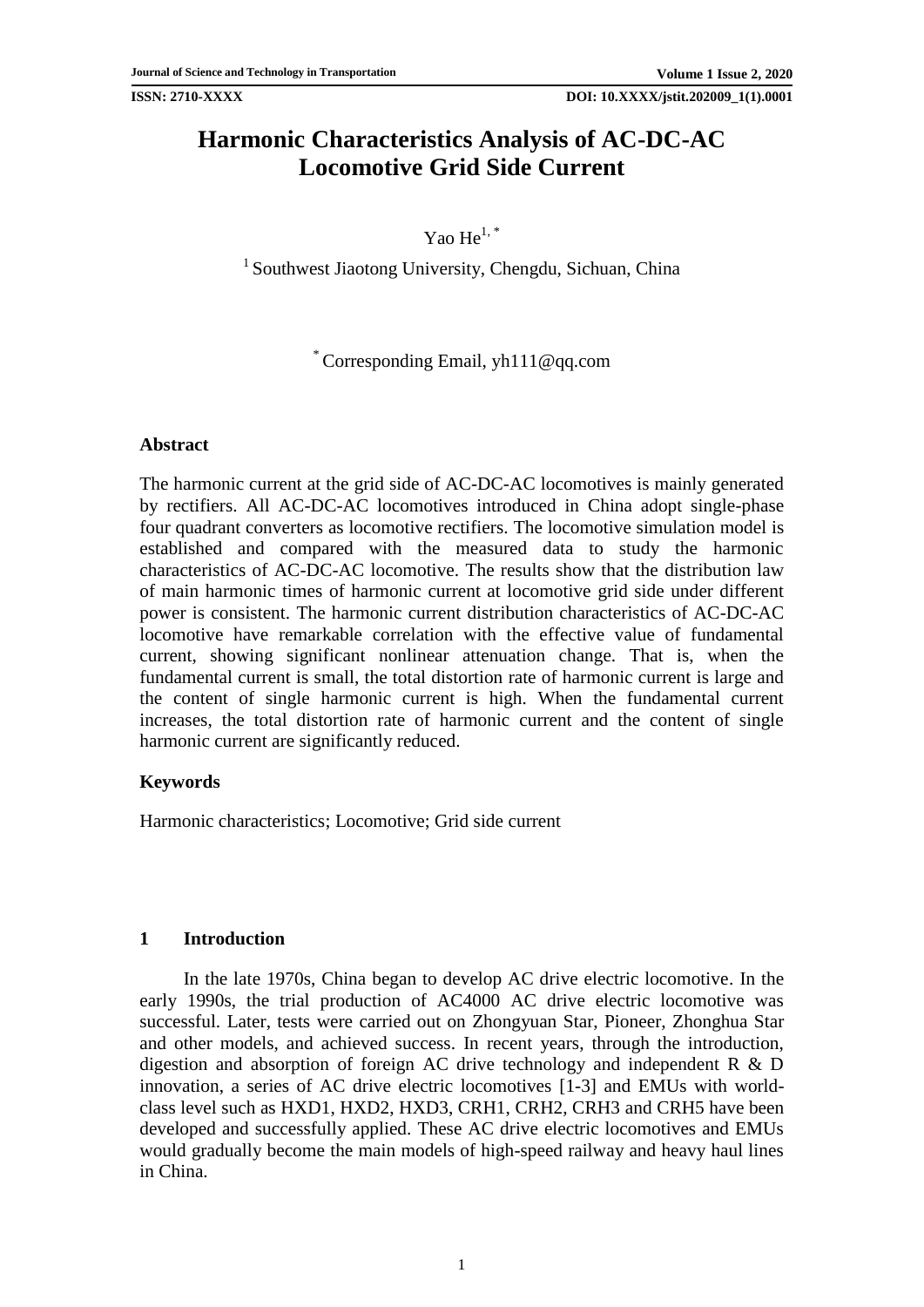The intermediate DC link of AC-DC-AC locomotive [\[4-6\]](#page-9-1) is connected in parallel with large support capacitance and second harmonic resonance circuit. The output voltage of rectifier is approximately DC. The high-order harmonic generated by inverter is weakened by the intermediate circuit, and only part of it is fed back to the power grid. Therefore, the harmonic current at the grid side of AC-DC-AC locomotive is mainly generated by rectifier [\[7-9\]](#page-9-2). Although there are different models of AC, DC and AC locomotives [\[10-12\]](#page-9-3) introduced into China, they all use singlephase four quadrant converter as locomotive rectifier. By analyzing the four quadrant converters of different locomotives, we could get the harmonic generation mechanism and harmonic distribution characteristics of the whole locomotive [\[13-15\]](#page-10-0).

The single-phase four quadrant converter used in AC-DC-AC locomotive has the advantages of high power-factor, low harmonic content and two-way flow of energy. The four-quadrant converter of AC-DC-AC locomotive [\[16,](#page-10-1) [17\]](#page-10-2) includes both two-level four quadrant converter and three-level four quadrant converter. For AC-DC-AC locomotive, the traction converter assembly at the grid side could be equivalent to the equivalent circuit shown in Figure 1. Where,  $u_N$  is the voltage at locomotive grid side, in is the current at locomotive grid side, *k* is the transformation ratio of traction transformer  $Tr$ ,  $i_x$  is the input current at AC side of traction converter [\[18-20\]](#page-10-3), and are the equivalent resistance and inductance of traction transformer, and *uab* is the output voltage of four quadrant converter.



**Figure 1** Equivalent circuit of traction converter for AC-DC-AC locomotive.

Because the internal resistance  $R<sub>s</sub>$  of traction transformer is far less than its inductance  $L<sub>s</sub>$ , its internal resistance can be ignored. Therefore, the above equivalent circuit could be further simplified, and the simplified equivalent circuit is shown in Figure 2, where  $L_N$  is the equivalent inductance at the grid side.



**Figure 2** Simplified equivalent circuit of traction converter for AC-DC-AC locomotive.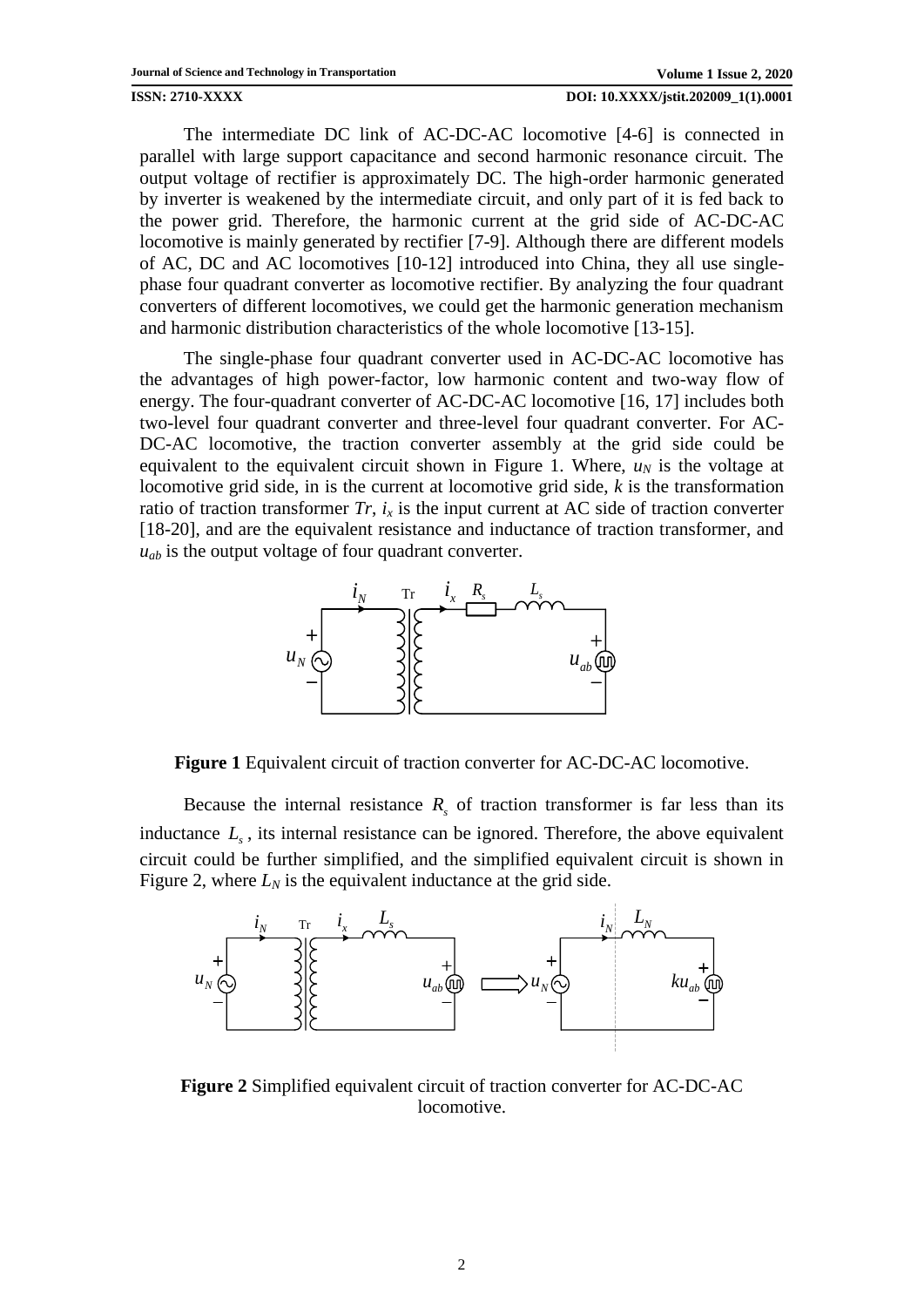# **2 Mathematical analysis of harmonic current on AC-DC-AC locomotive grid side**

Under traction condition, the phase difference between  $\dot{I}_N$  and  $\dot{U}_N$  is 0 degrees, and  $\vec{U}_{ab}$  lags behind  $\vec{U}_N$ . For regenerative braking condition, the phase difference between  $I_N$  and  $U_N$  is 180 degrees. Under this condition,  $U_{ab}$  is ahead of  $U_N$ , and the motor feeds back energy to the catenary through the traction converter. Under any working condition, the voltage vector balance equation of traction converter is always:

$$
\boldsymbol{U}_N = j\omega \boldsymbol{L}_N \boldsymbol{I}_N + \boldsymbol{U}_{ab}
$$

According to the phasor diagram of traction converter at fundamental frequency, as shown in Figure 3, the fundamental wave component at grid side meets the following formula,



**Figure 3** Phasor diagram of traction converter at fundamental frequency.

The fundamental component of the input current at the grid side is  
\n
$$
I_N = \frac{kMU_d \sin \beta}{\sqrt{2}\omega L_N} = \frac{\sqrt{(kMU_d)^2/2 - U_N^2}}{\omega L_N}
$$

Modulation ratio *M* and modulation wave phase angle  $\beta$  are respectively

$$
\begin{cases}\nM = \frac{\sqrt{2}\sqrt{U_N^2 + (\omega L_N I_N)^2}}{kU_d} \\
\beta = \arctan \frac{\omega L_N I_N}{U_N}\n\end{cases}
$$

For the harmonic component of grid side current, the grid side harmonic model is shown in Figure 4.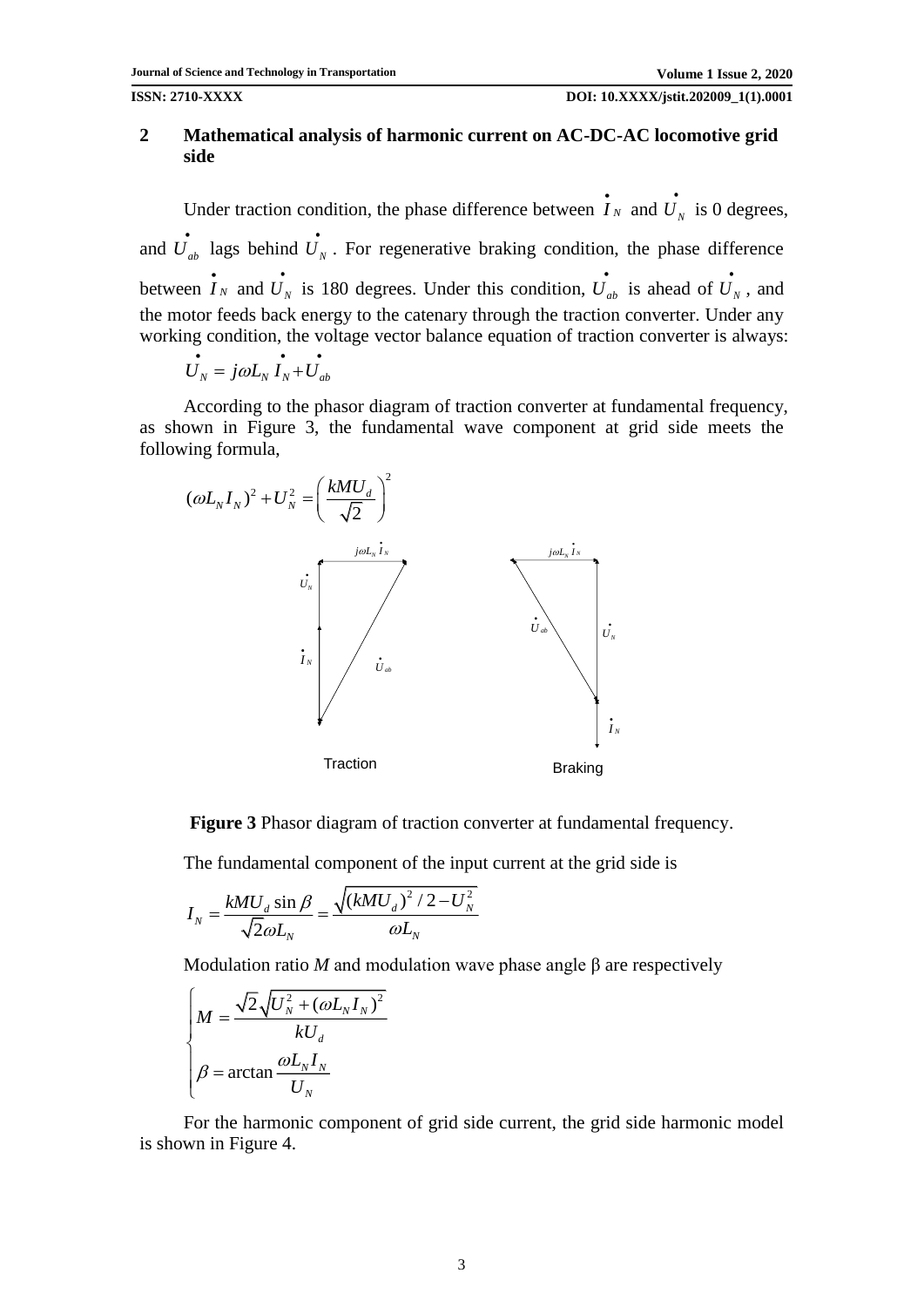

**Figure 4** Harmonic equivalent model of converter grid side.

The harmonic current source is

The harmonic current source is  
\n
$$
i_{abn} = \frac{1}{L_N} \int k u_{abn}(t) dt = \sum_{m=2,4...}^{\infty} \sum_{n=1, \pm 2...}^{\infty} \left\{ \frac{2k U_d J_n(mM\pi)}{m\pi L_N(m\omega_c + n\omega)} \sin\frac{n}{2} \pi \times \sin(m\omega_c t + n\omega t + n\beta + m\alpha) \right\}
$$

$$
L_{N} \int_{m=2,4...}^{m=2,4...} \frac{1}{n=1,2...} \left[ \frac{\sin(m\omega_{c}t + n\omega t + n\beta + m\alpha)}{\sin(m\omega_{c}t + n\omega t + n\beta + m\alpha)} \right]
$$
  
The expression of grid side input current is  

$$
i_{N}(t) = \pm \frac{\sqrt{(kMU_{d})^{2} - 2U_{N}^{2}}}{\omega L_{N}} \cos(\omega t) - \sum_{m=2,4...}^{\infty} \sum_{n=1,2...}^{\infty} \left\{ \frac{2kU_{d}J_{n}(mM\pi)}{m\pi L_{N}(m\omega_{c} + n\omega)} \sin \frac{n}{2} \pi \times \frac{1}{2} \sin(m\omega_{c}t + n\omega t + n\beta + m\alpha) \right\}
$$

Where "+" represents the input current of converter under traction condition and "-" represents the input current of converter under regenerative braking condition.

The harmonic component of the input current at the locomotive grid side is determined by the carrier wave and modulation wave. The current harmonic is mainly distributed near the even times of the carrier frequency, and the current harmonic frequency at the grid side is  $(m\omega_c/\omega_m + n)$  pu. At the same time, the main harmonic distribution times of grid side current are independent of locomotive power and grid voltage, and are mainly related to carrier wave and modulation wave angular frequency. That is, the harmonic is  $(m\omega_c/\omega_m + n)$ , and its amplitude is related to regenerative braking power. Thirdly, under both traction and regenerative braking conditions, as long as the locomotive power and traction grid voltage remain constant, the distribution law of harmonic current at grid side remains consistent.

## **3 Harmonic characteristic analysis of AC-DC-AC locomotive**

By changing the power of locomotive, the dynamic characteristics of harmonic current at locomotive grid side are simulated. Several different power points are selected and compared with the measured harmonic current spectrum of locomotive to study the distribution characteristics of harmonic current at locomotive grid side.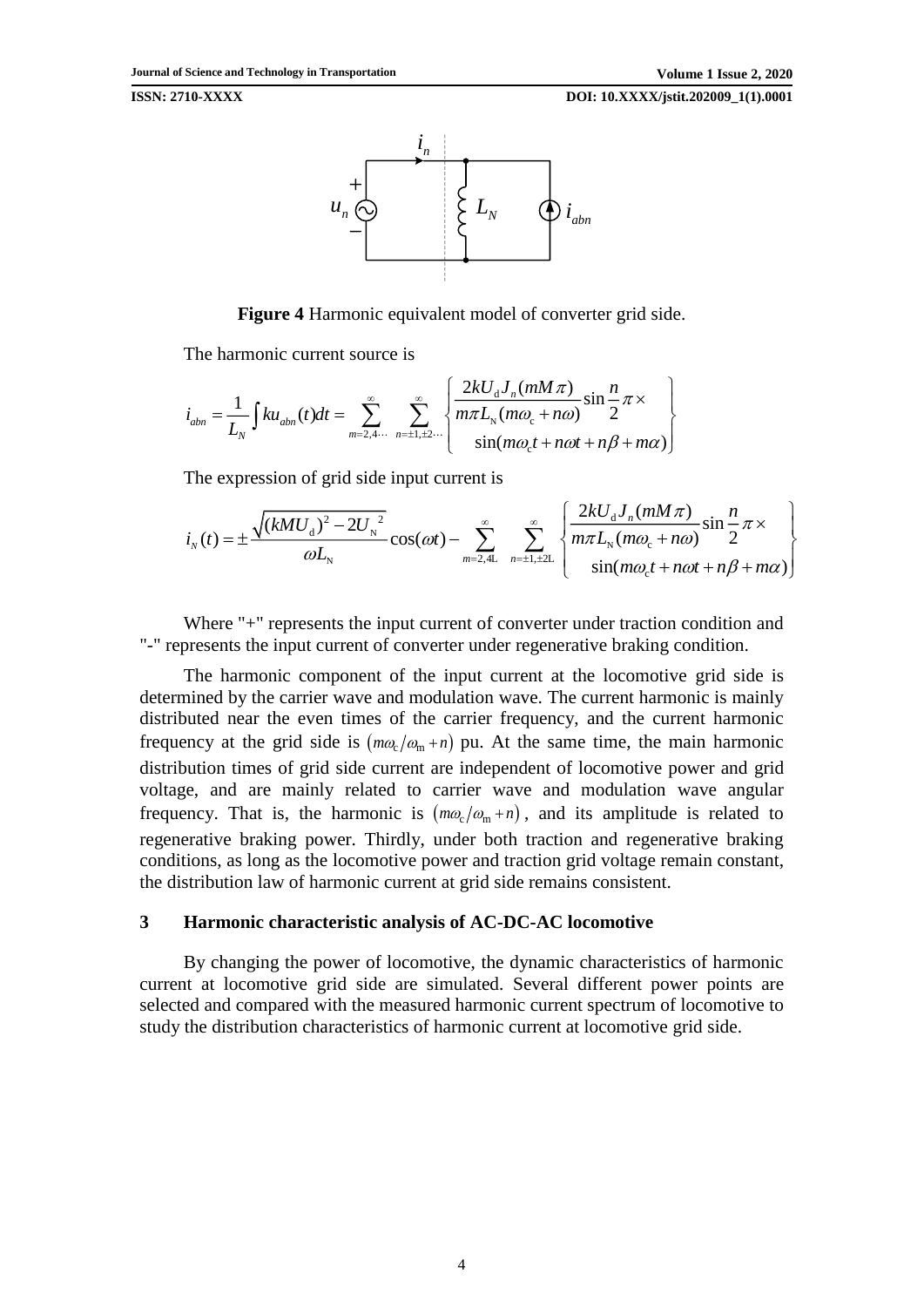

**Figure 5** Harmonic current spectrum at grid side when *P*= 4800 kW, (a) simulation result, (b) measured result.

As can be seen from Figure 5, no matter the simulation results or the measured results, when the power is 2400kW, the harmonics of the grid side current are mainly 3, 5, 7, 9, 47, 49, 51 and 53, accounting for a large proportion. Comparing the simulation results with the measured results, it is found that the measured harmonic content of grid side current is larger than the simulation results.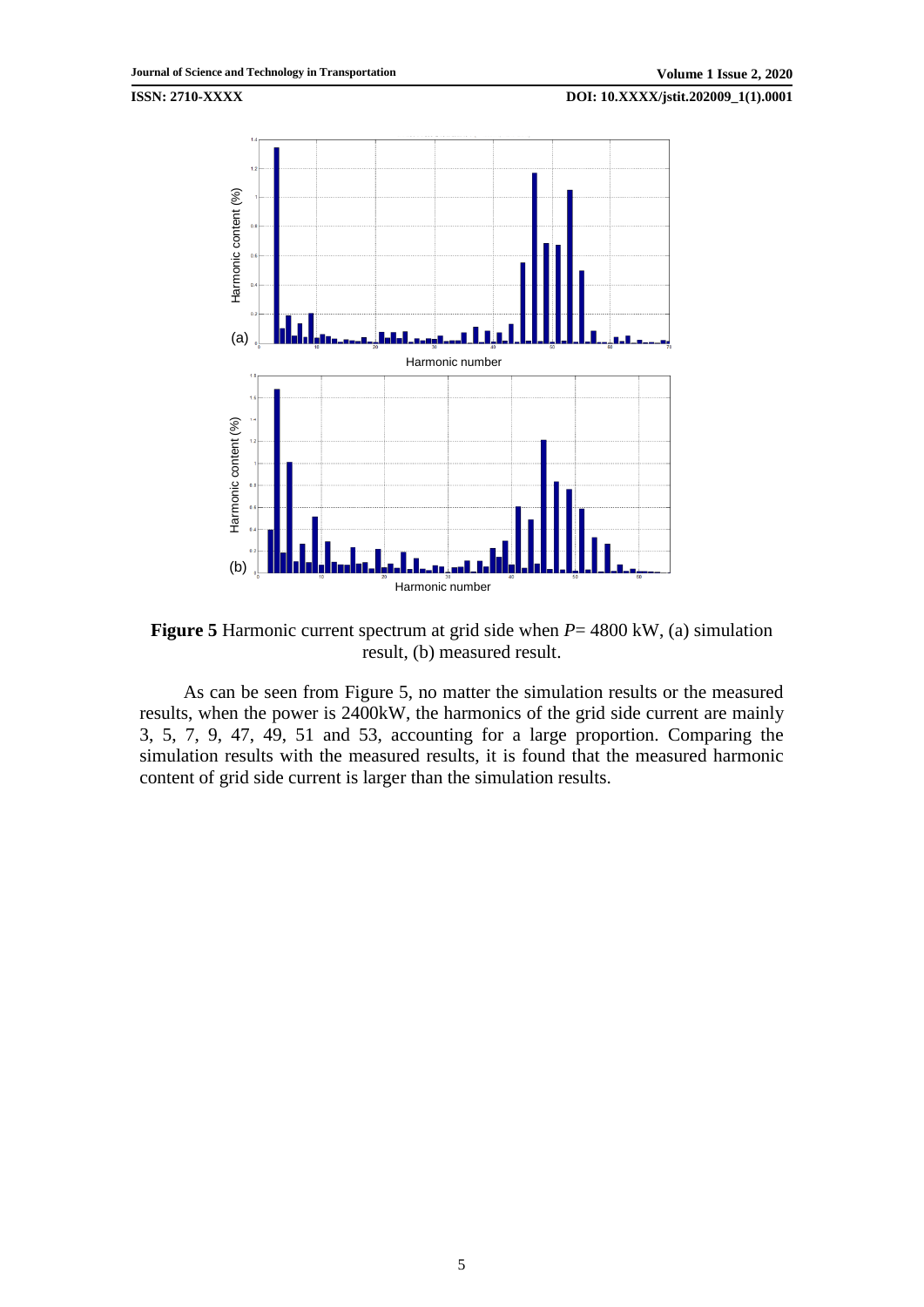

**Figure 6** Harmonic current spectrum at grid side when *P*= 2400 kW, (a) simulation result, (b) measured result.

It can be found from Figure 6(a) that the 3rd, 47th and 53rd harmonic currents at the grid side are particularly significant, and the harmonic content is the largest. It can be seen from Figure 6 that the distribution law of the main harmonic times of the simulation results and the measured results is consistent.

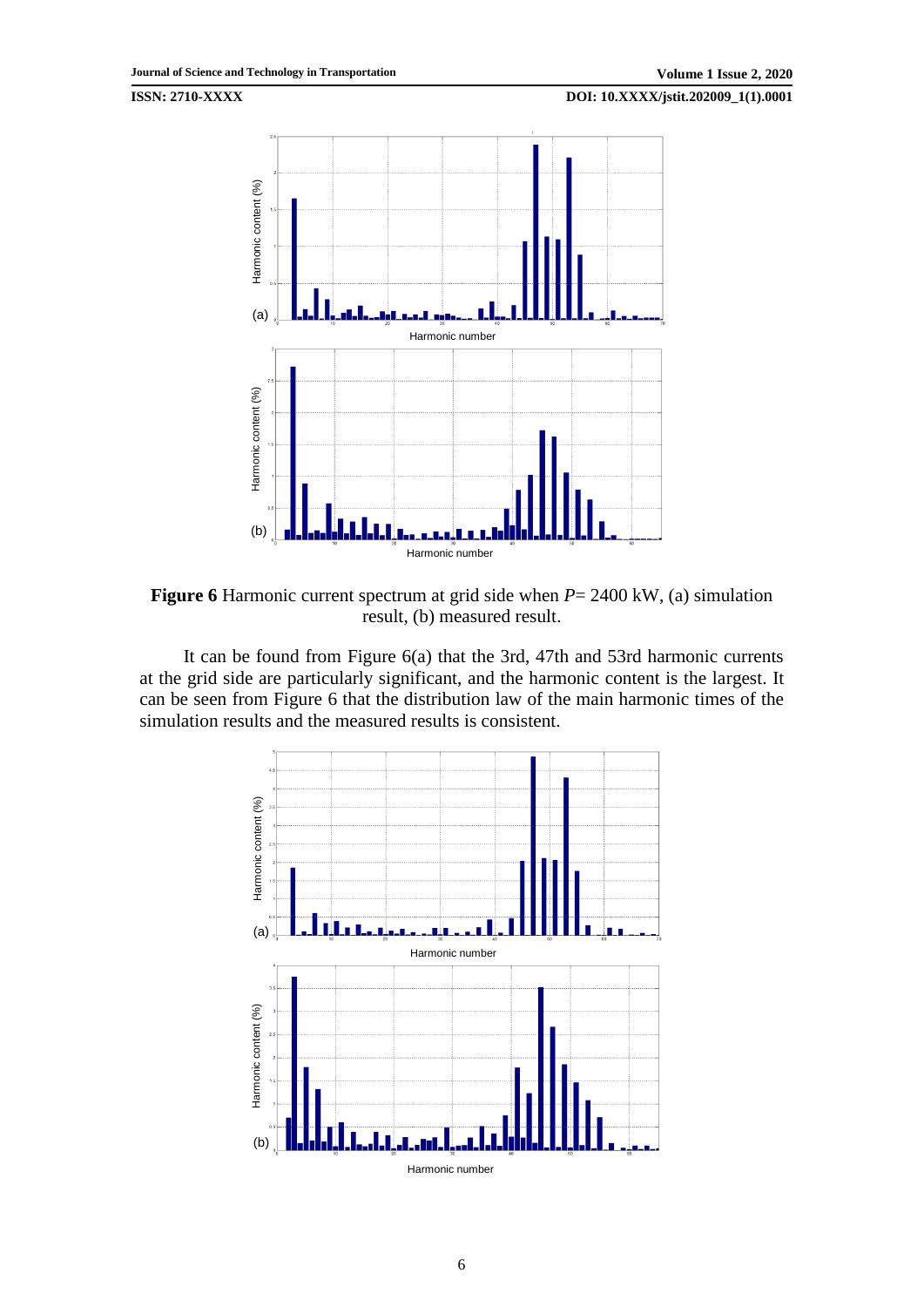**Figure 7** Harmonic current spectrum at grid side when *P*= 1200 kW, (a) simulation result, (b) measured result.

In Figure 7(b), the low-order harmonics are mainly concentrated in the 3rd, 5th and 7th order, and the high-order harmonics are mainly concentrated in the 41st, 45th, 47th and 49th order. Figure 7 show that most of the harmonic contents of the test results are higher than the simulation results when *P*= 1200 kW.



**Figure 8** Scatter diagram of correlation between grid side power and total distortion rate of harmonic current

The corresponding distribution characteristics of the total distortion rate of grid side current and grid side power under different powers are shown in Figure 8. The distribution characteristics of total distortion rate of harmonic current are symmetrically distributed along the Y-axis. That is, as long as the power at the grid side is the same, the variation trend of total distortion rate of harmonic current remains the same under both traction and braking conditions.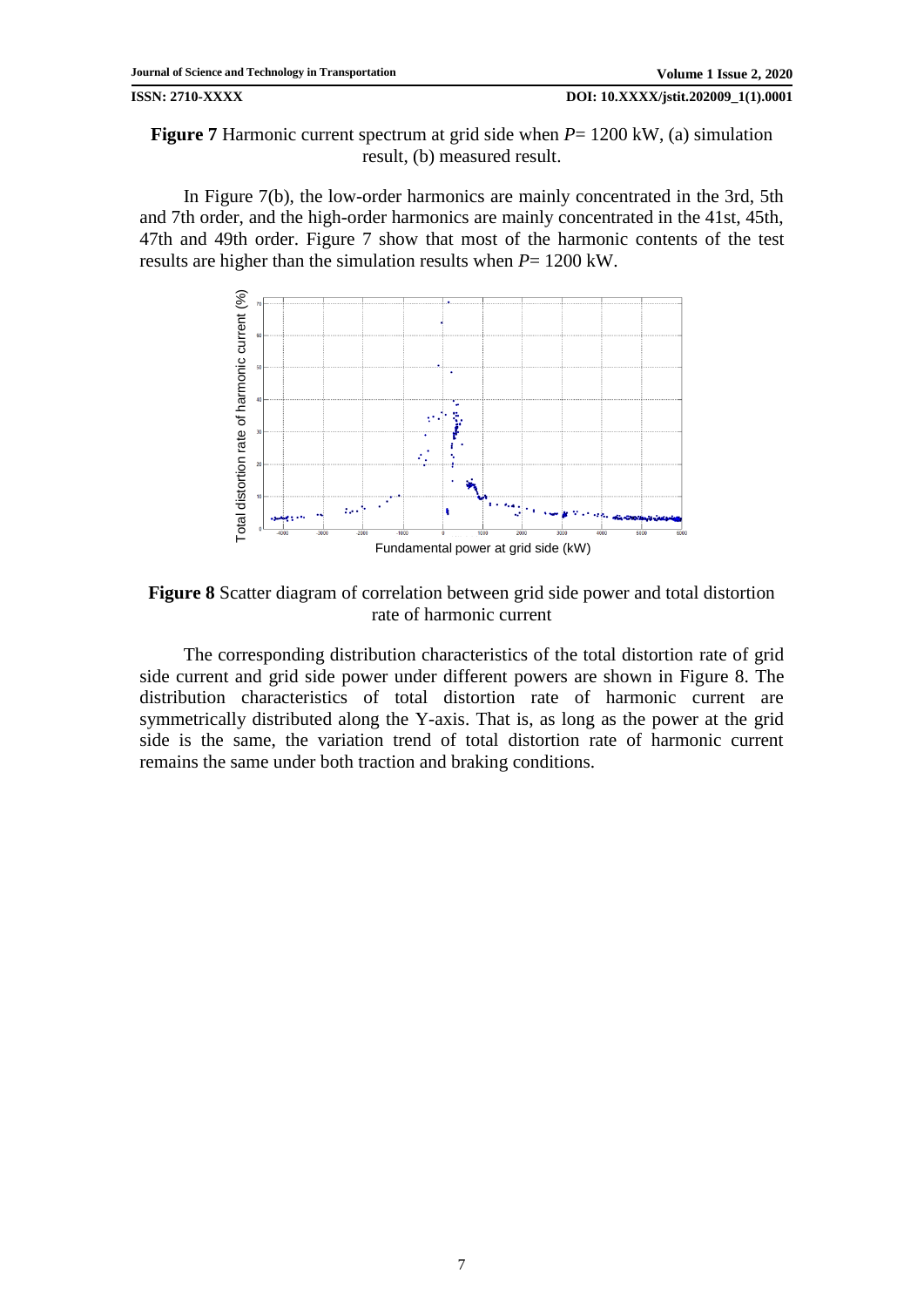



As shown in Figure 9, no matter the 3rd harmonic or 7th harmonic, the harmonic content decreases nonlinearly with the increase of the fundamental component of the grid side current. When the fundamental component is very small, the harmonic content is very large, indicating that the current distortion rate is very high.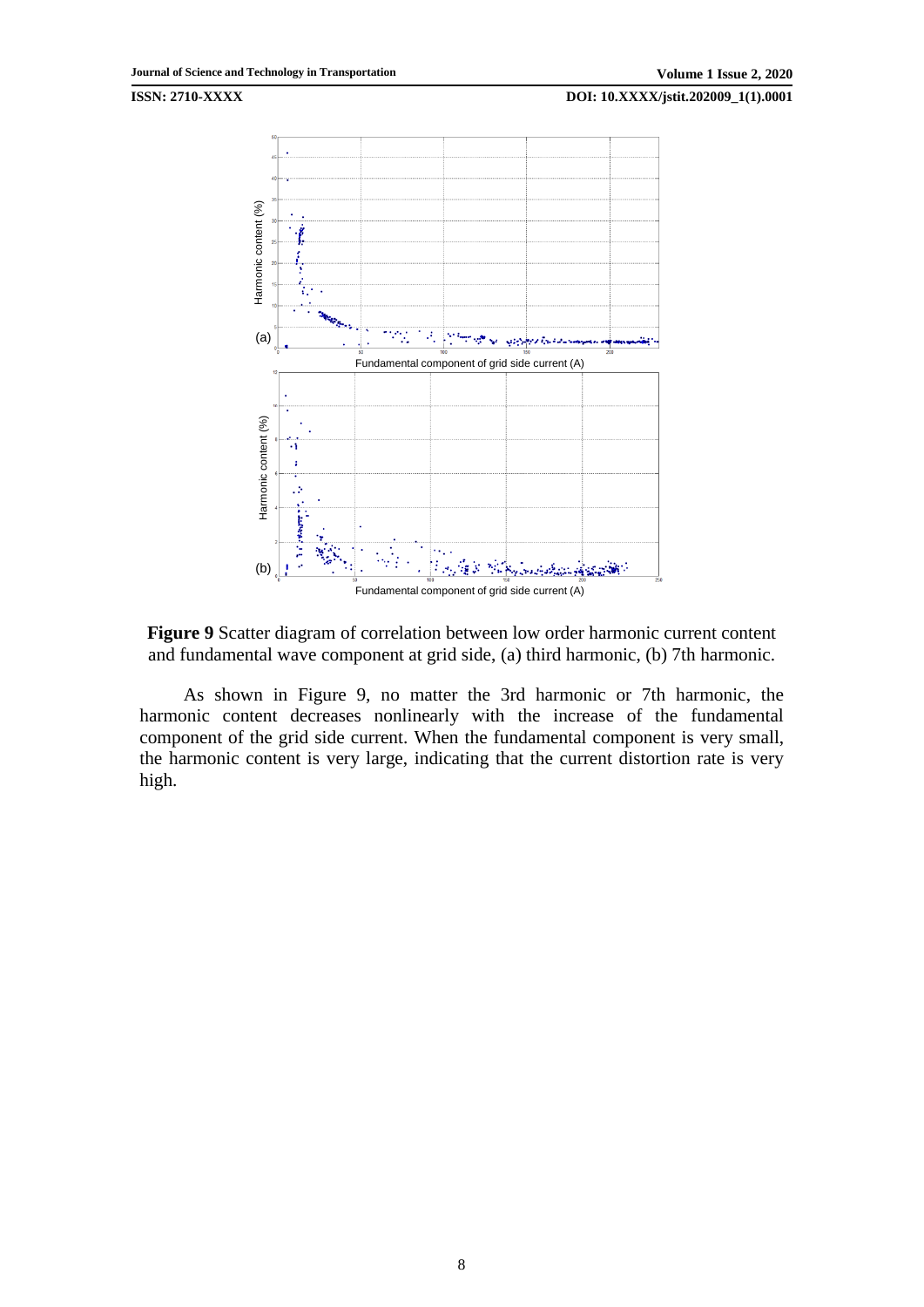



It can be seen from the scatter diagram of Figure 10 that the harmonic current is affected by random factors and has a certain randomness. When the fundamental current is small, the total distortion rate of harmonic current is large and the content of single harmonic current is high. When the fundamental current increases, the total distortion rate of harmonic current and the content of single harmonic current decrease significantly.

### **4 Conclusions**

The locomotive simulation model is established and compared with the measured data to study the harmonic characteristics of AC-DC-AC locomotive. Simulation and measured results show that the distribution law of main harmonic times of harmonic current at locomotive grid side is consistent, that is, the characteristic harmonics are mainly distributed in low-order harmonic frequency bands such as 3, 5, 7 and 9 and high-order harmonic frequency bands such as 43, 45, 47, 49, 51 and 53. The harmonic current distribution characteristics of AC-DC-AC locomotive have remarkable correlation with the effective value of fundamental current, showing significant nonlinear attenuation change. That is, when the fundamental current is small, the total distortion rate of harmonic current is large and the content of single harmonic current is high. When the fundamental current increases, the total distortion rate of harmonic current and the content of single harmonic current decrease significantly. At the same time, the harmonic current of locomotive is also affected by random factors, which has certain randomness.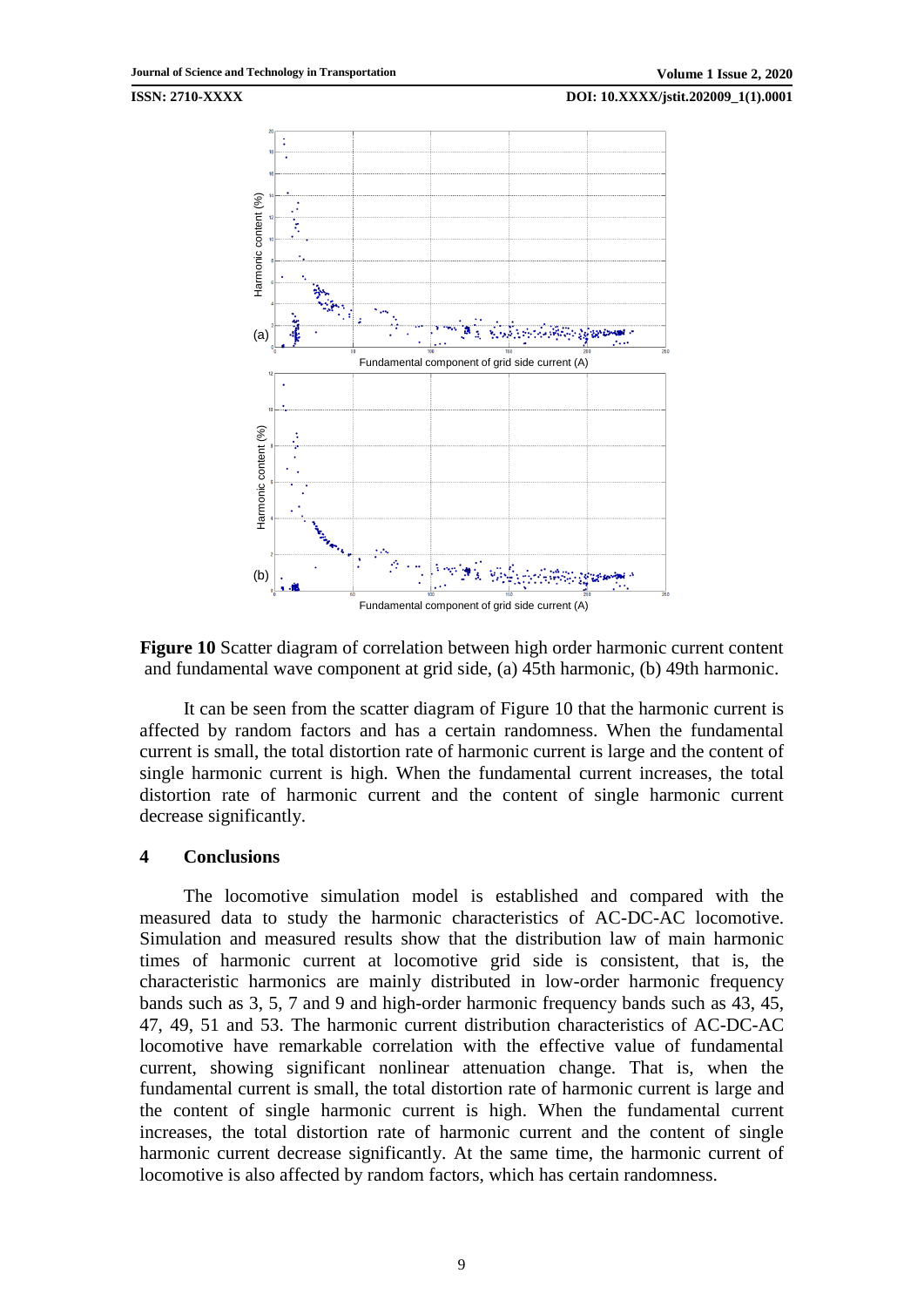### **Acknowledgements**

The author would like to acknowledge Southwest Jiaotong University Graduate Scholarship, and also thank the support from supervisor.

# **References**

- <span id="page-9-0"></span>1. Hsiao C. H., *A Haar wavelets method of solving differential equations characterizing the dynamics of a current collection system for an electric locomotive.* Applied Mathematics and Computation, 2015. **265**: 928-935.
- 2. Liu C., Song Y. M., Bai H., Ma R., Guo X. Z., and Gao F., *Parallel implementation of the auxiliary power system model of the electric locomotive for hardware-in-the-loop simulation.* Iet Power Electronics, 2019. **12**(13): 3521-3526.
- 3. Liu S., Tian Y., Daniel W. J. T., and Meehan P. A., *Dynamic response of a locomotive with AC electric drives to changes in friction conditions.* Proceedings of the Institution of Mechanical Engineers Part F-Journal of Rail and Rapid Transit, 2017. **231**(1): 90-103.
- <span id="page-9-1"></span>4. Macian V., Guardiola C., Pla B., and Reig A., *Application and benchmarking of a direct method to optimize the fuel consumption of a diesel electric locomotive.* Proceedings of the Institution of Mechanical Engineers Part F-Journal of Rail and Rapid Transit, 2018. **232**(9): 2272-2289.
- 5. Saadat M., Esfahanian M., and Saket M. H., *Longitudinal dynamics and energy flow modelling for diesel-electric locomotives.* International Journal of Heavy Vehicle Systems, 2016. **23**(2): 155-170.
- 6. Saadat M., Esfahanian M., and Saket M. H., *Reducing fuel consumption of diesel-electric locomotives using hybrid powertrain and fuzzy look-ahead control.* Proceedings of the Institution of Mechanical Engineers Part F-Journal of Rail and Rapid Transit, 2017. **231**(4): 406-418.
- <span id="page-9-2"></span>7. Shao H. D., Jiang H. K., Zhang H. Z., and Liang T. C., *Electric Locomotive Bearing Fault Diagnosis Using a Novel Convolutional Deep Belief Network.* Ieee Transactions on Industrial Electronics, 2018. **65**(3): 2727-2736.
- 8. Shao H. D., Jiang H. K., Zhao K., Wei D. D., and Li X. Q., *A novel tracking deep wavelet auto-encoder method for intelligent fault diagnosis of electric locomotive bearings.* Mechanical Systems and Signal Processing, 2018. **110**: 193-209.
- 9. Sharma S. K. and Kumar A., *Impact of electric locomotive traction of the passenger vehicle Ride quality in longitudinal train dynamics in the context of Indian railways.* Mechanics & Industry, 2017. **18**(2).
- <span id="page-9-3"></span>10. Tao G. Q., Wang L. F., Wen Z. F., Guan Q. H., and Jin X. S., *Measurement and assessment of out-of-round electric locomotive wheels.* Proceedings of the Institution of Mechanical Engineers Part F-Journal of Rail and Rapid Transit, 2018. **232**(1): 275-287.
- 11. Tao G. Q., Wang L. F., Wen Z. F., Guan Q. H., and Jin X. S., *Experimental investigation into the mechanism of the polygonal wear of electric locomotive wheels.* Vehicle System Dynamics, 2018. **56**(6): 883-899.